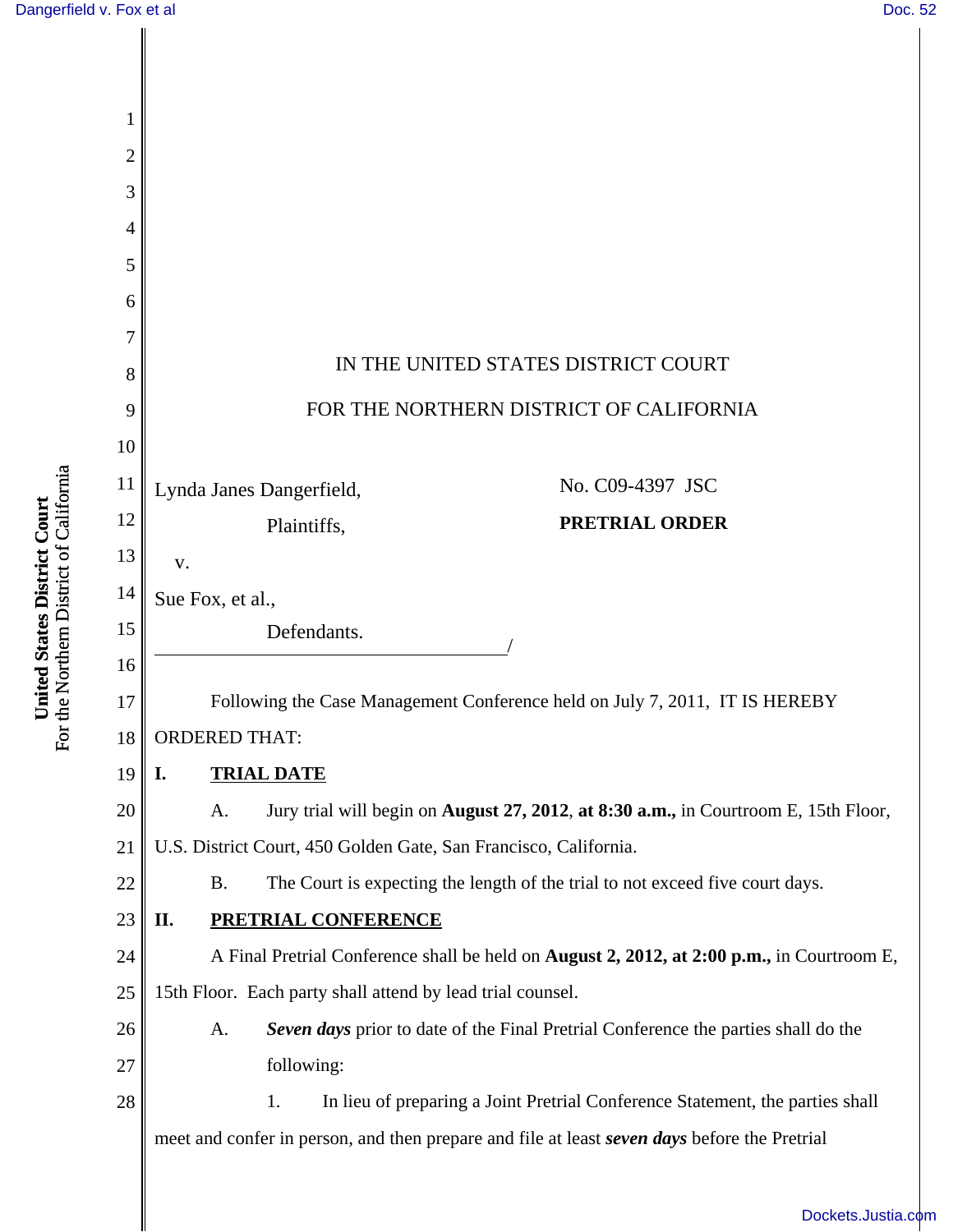1 2 3 4 5 6 7 8 9 10 11 12 Conference a jointly signed Proposed Final Pretrial Order that contains: (a) a brief description of the substance of claims and defenses which remain to be decided; (b) a statement of all relief sought; (c) all stipulated facts; (d) a joint exhibit list in numerical order, including a brief description of the exhibit and Bates numbers, a blank column for when it will be offered into evidence, a blank column for when it may be received into evidence, and a blank column for any limitations on its use; and (e) each party's separate witness list for its case-in-chief witnesses (including those appearing by deposition), including, for all such witnesses (other than party plaintiffs or defendants), a short statement of the substance of his/her testimony and, separately, what, if any, non-cumulative testimony the witness will offer. For each witness, state an hour/minute time estimate for the direct examination (only). Items (d) and (e) should be submitted as appendices to the proposed order. The proposed order should also state which issues, if any, are for the Court to decide, rather than the jury.

13 14 15 16 17 18 19 20 21 22 23 24 25 26 2. File a joint set of proposed instructions on substantive issues of law arranged in a logical sequence. If undisputed, an instruction shall be identified as "Stipulated Instruction No. Re We know the blanks filled in as appropriate. If disputed, each version of the instruction shall be inserted together, back to back, in their logical place in the overall sequence. Each such disputed instruction shall be identified as, for example, "Disputed Instruction No. Re Cffered by  $\blacksquare$  . The blanks filled in as appropriate. All disputed versions of the same basic instruction shall bear the same number. Any modifications to a form instruction must be plainly identified. If a party does not have a counter version and simply contends that no such instruction in any version should be given, then that party should so state (and explain why) on a separate page inserted in lieu of an alternate version. With respect to form preliminary instructions, general instructions, or concluding instructions, please simply cite to the numbers of the requested instructions in the current edition of the *Ninth Circuit Model Jury Instructions*. Other than citing the numbers, the parties shall not include preliminary, general, or concluding instructions in the packet.

27 28 3. File a separate memorandum of law in support of each party's disputed instructions, if any, organized by instruction number.

2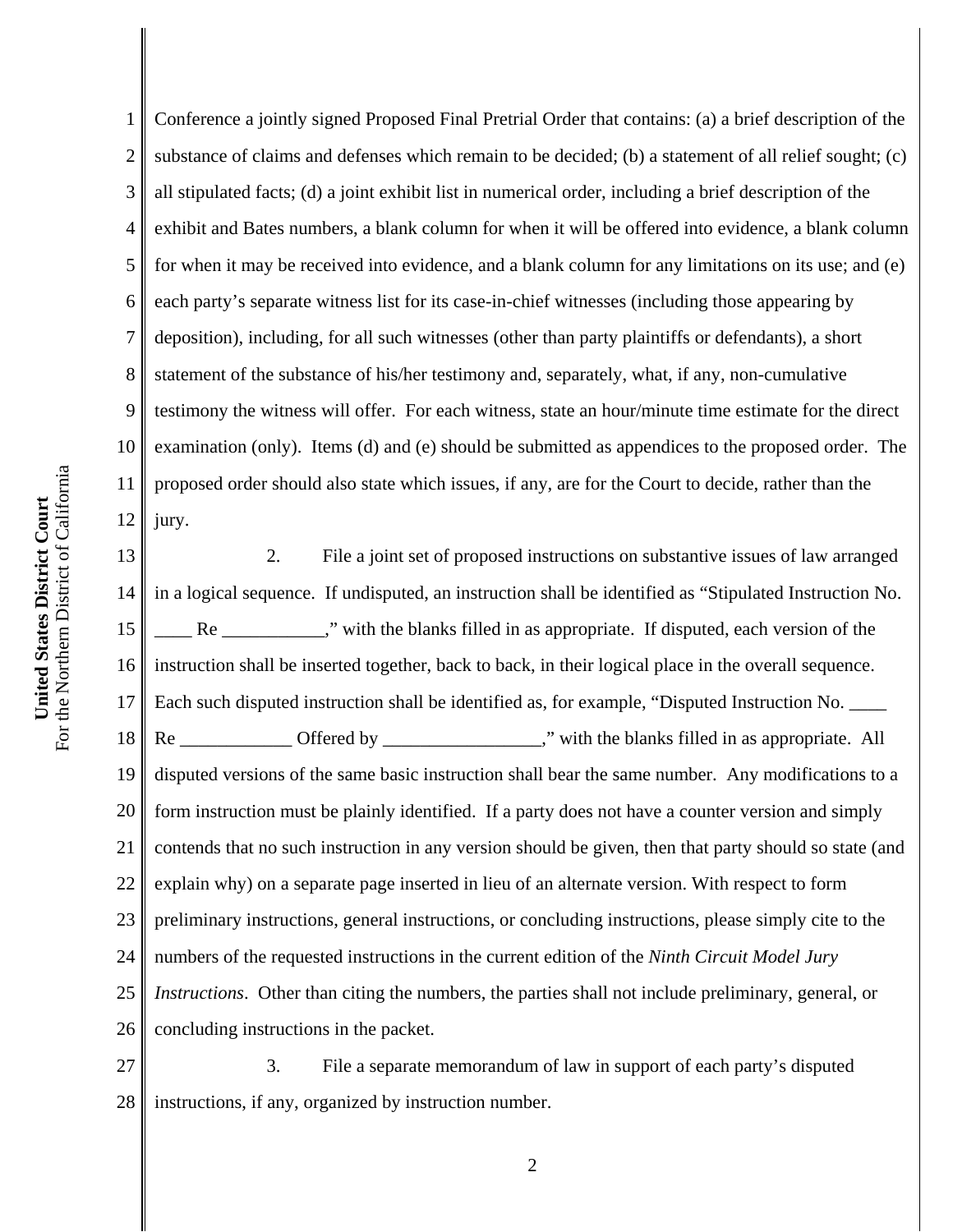1 2 4. File a joint set of proposed voir dire questions supplemented as necessary by separate requests.

5. File trial briefs on any controlling issues of law.

6. File proposed verdict forms, joint or separate.

7. File and serve any objections to exhibits.

8. File a joint simplified Statement of the Case to be read to the jury during voir dire as part of the proposed jury instructions. Unless the case is extremely complex, this statement should not exceed one page.

9 10 11 12 13 14 15 16 17 18 B. Any motions in limine shall be submitted as follows: at least twenty (20) calendar days before the conference, the moving party shall serve, but not file, the opening brief. At least ten (10) calendar days before the conference, the responding party shall serve the opposition. There will be no reply. When the oppositions are received, the moving party should collate the motion and the opposition together, back-to-back, and then file the paired sets at least seven (7) calendar days before the conference. Each motion should be presented in a separate memorandum and properly identified, for example, "Plaintiff's Motion in Limine No. 1 to Exclude . . . ." Each party is limited to bringing five motions in limine. The parties are encouraged to stipulate where possible, for example, as to the exclusion of witnesses from the courtroom. Each motion should address a single, separate topic, and contain no more than seven pages of briefing per side.

19 20 21 22 C. Hard-copy courtesy copies of the above documents shall be delivered by NOON the day after filing. The Joint Proposed Final Pretrial Order, jury instructions, and verdict form shall be submitted via e-mail as attachments to JSCpo@cand.uscourts.gov. The Court requests that all hardcopy submissions be three-hole-punched.

24

23

3

4

5

6

7

8

# **III. PRETRIAL ARRANGEMENTS**

25 26 A. Should a daily transcript and/or real-time reporting be desired, the parties shall make arrangements with Debra Campbell, Supervisor of the Court Reporting Services, at (415) 522-2079, at least ten (10) calendar days prior to the trial date.

27 28 B. During trial, counsel may wish to use overhead projectors, laser-disk/computer graphics, poster blow-ups, models, or specimens of devices. Equipment should be shared by all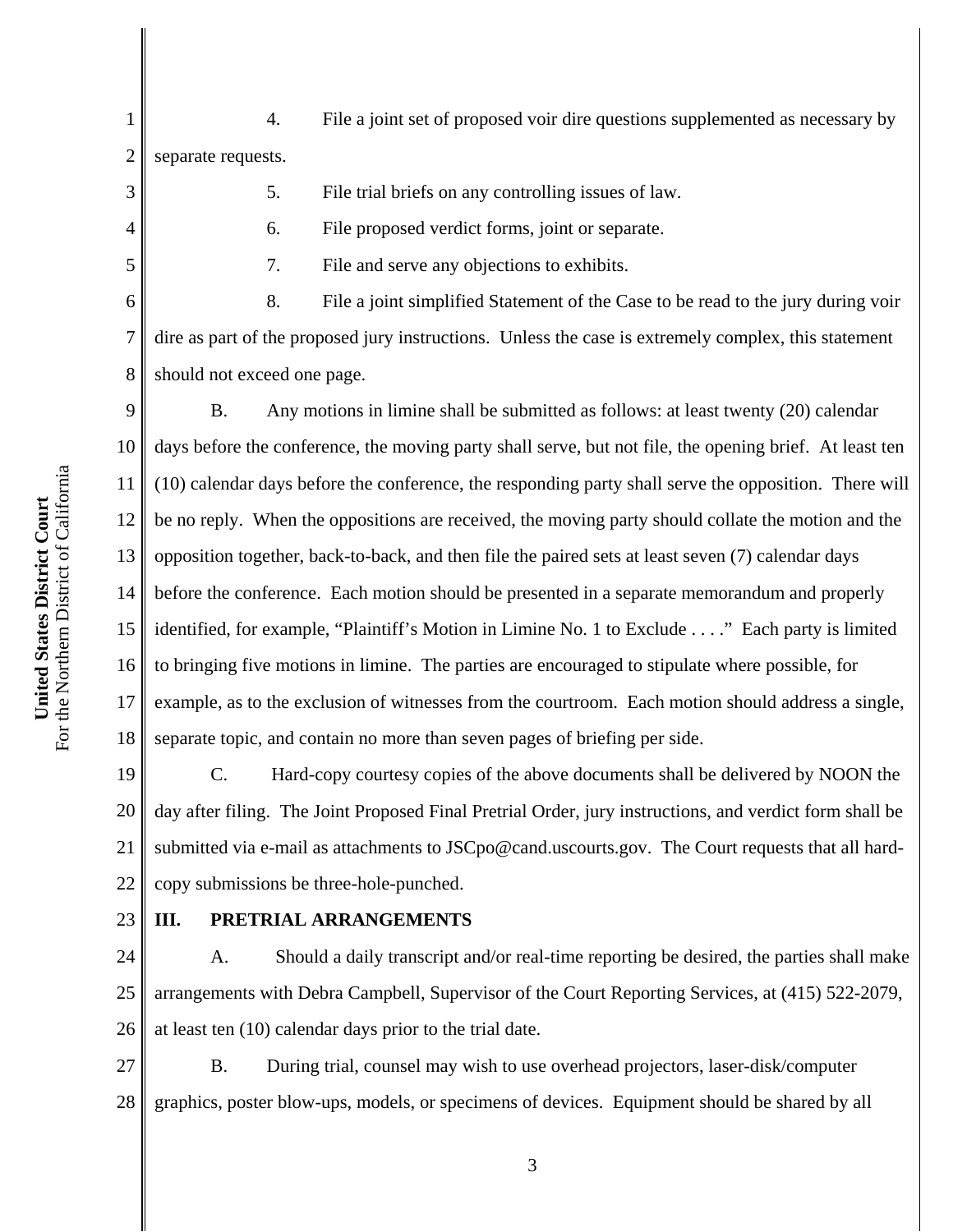6

7

8

9

10

11

1 2 3 4 5 counsel to the maximum extent possible. The Court provides no equipment other than an easel. The United States Marshal requires a court order to allow equipment into the courthouse. For electronic equipment, parties should be prepared to maintain the equipment or have a technician handy at all times. The parties shall tape extension cords to the carpet for safety. The parties may work with the deputy clerk, Ada Means (415-522-2015), on all courtroom-layout issues.

#### **SCHEDULING**

Trial will be conducted from 8:30 a.m. to 1:30 or 2:30 p.m., depending on the preference of the jury and the parties, Monday through Friday, excluding Thursdays. Counsel must arrive by 8:15 a.m., or earlier as needed for any matters to be heard out of the presence of the jury. The jury will be called at 8:30 a.m. Jury deliberations will be allowed on Thursdays.

#### **THE JURY**

12 13 14 15 16 17 18 19 20 21 22 23 24 25 26 27 In civil cases, there are no alternate jurors and the jury is selected as follows: Eighteen jurors are called to fill the jury box and the row in front of the bar, and are given numbers (1 through 18). The remaining potential jurors will be seated in the public benches. Hardship excuses will usually be considered at this point. The Court will then ask questions of those in the box and in the front of the bar. Counsel may then conduct a limited voir dire. Challenges for cause will then be addressed out of the presence of the potential jurors. The Court will consider whether to fill in the seats of the stricken jurors. If so, questions will be asked of the additional jurors and cause motions as to them will be considered. After a short recess, each side may exercise its allotment of peremptory challenges out of the presence of the potential jurors. The eight (or such other size as will constitute the jury) surviving the challenge process with the lowest numbers become the final jury. For example, if the plaintiff strikes 1, 5, and 7 and the defendant strikes 2, 4, and 9, then 3, 6, 8, 10, 11, 12, 13, and 14 become the final jury. If more (or fewer) than eight jurors are to be seated, then the starting number will be adjusted. So too if more than a total of six peremptories are allowed. Once the jury selection is completed, the jurors' names will be read again and they will be seated in the jury box and sworn. The Court may alter this procedure in its discretion and after consultation with the parties.

28

#### **WITNESSES**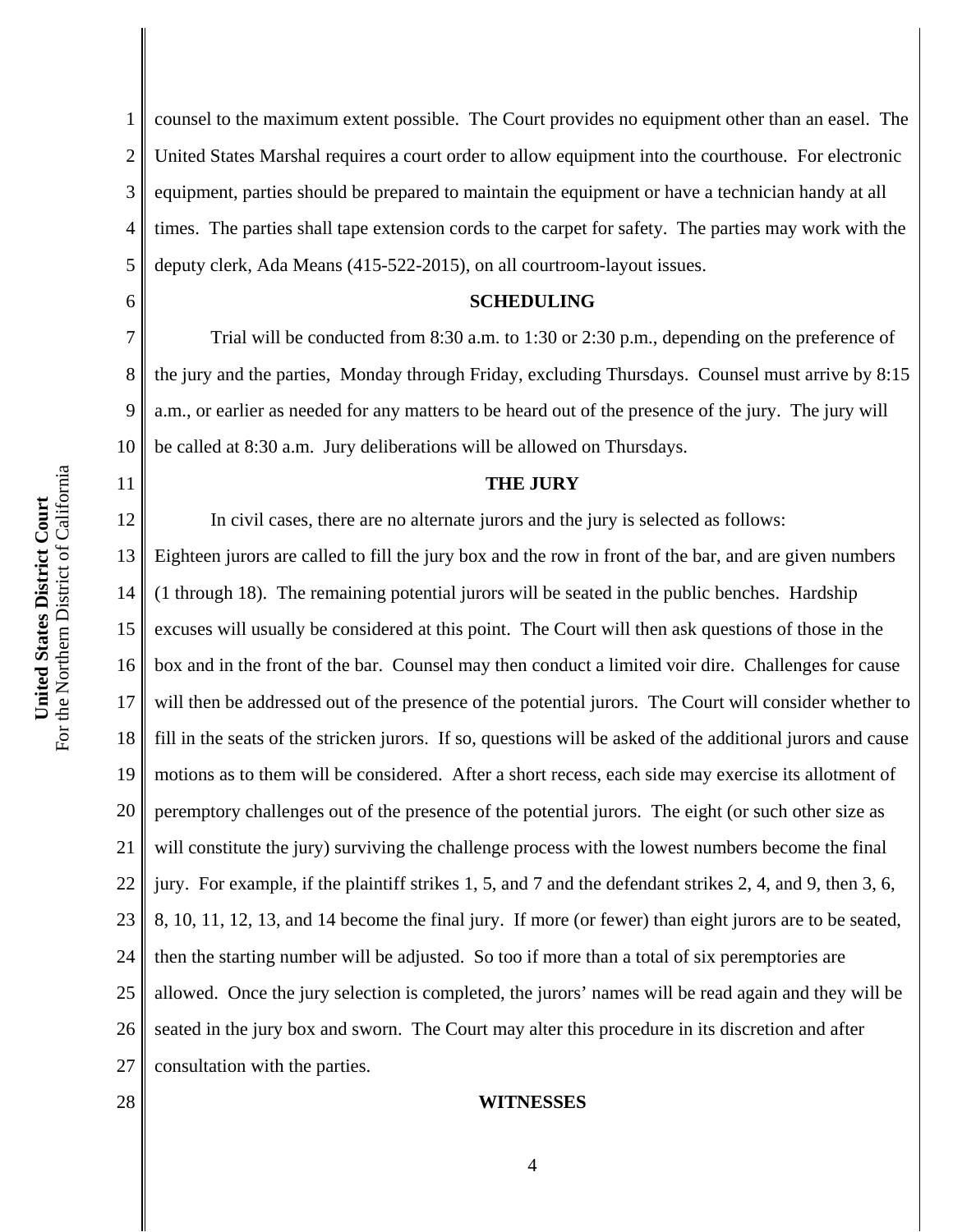2 3 4 5 6 At the close of each trial day, all counsel shall exchange a list of witnesses for the next two full court days and the exhibits that will be used during direct examination (other than for impeachment of an adverse witness). Within 24 hours of such notice, all other counsel shall provide any objections to such exhibits and shall provide a list of all exhibits to be used with the same witness on cross-examination (other than for impeachment). The first notice shall be exchanged prior to the first day of trial. All such notices shall be provided in writing.

#### **EXHIBITS**

8 9 10 A. Prior to the Final Pretrial Conference, counsel must meet and confer in person to consider all exhibit numbers and objections and to eliminate duplicate exhibits and confusion over the precise exhibit.

11 12 13 14 15 16 17 18 B. Use numbers only, not letters, for exhibits, preferably the same numbers as were used in depositions. Blocks of numbers should be assigned to fit the need of the case (*e.g.*, Plaintiff has 1 to 100, Defendant A has 101 to 200, Defendant B has 201 to 300, etc.). A single exhibit should be marked only once. If the plaintiff has marked an exhibit, then the defendant should not remark the exact document with another number. Different *versions* of the same document, *e.g.*, a copy with additional handwriting, must be treated as different exhibits with different numbers. To avoid any party claiming "ownership" of an exhibit, all exhibits shall be marked and referred to as "Trial Exhibit No. \_\_\_\_\_," not as "Plaintiff's Exhibit" or "Defendant's Exhibit."

19

20

21

22

23

24

25

26

27

28

1

7

C. The exhibit tag shall be in the following form:

## UNITED STATES DISTRICT COURT NORTHERN DISTRICT OF CALIFORNIA

# **TRIAL EXHIBIT 100**

Case No.

Date Entered

 $By$ 

Deputy Clerk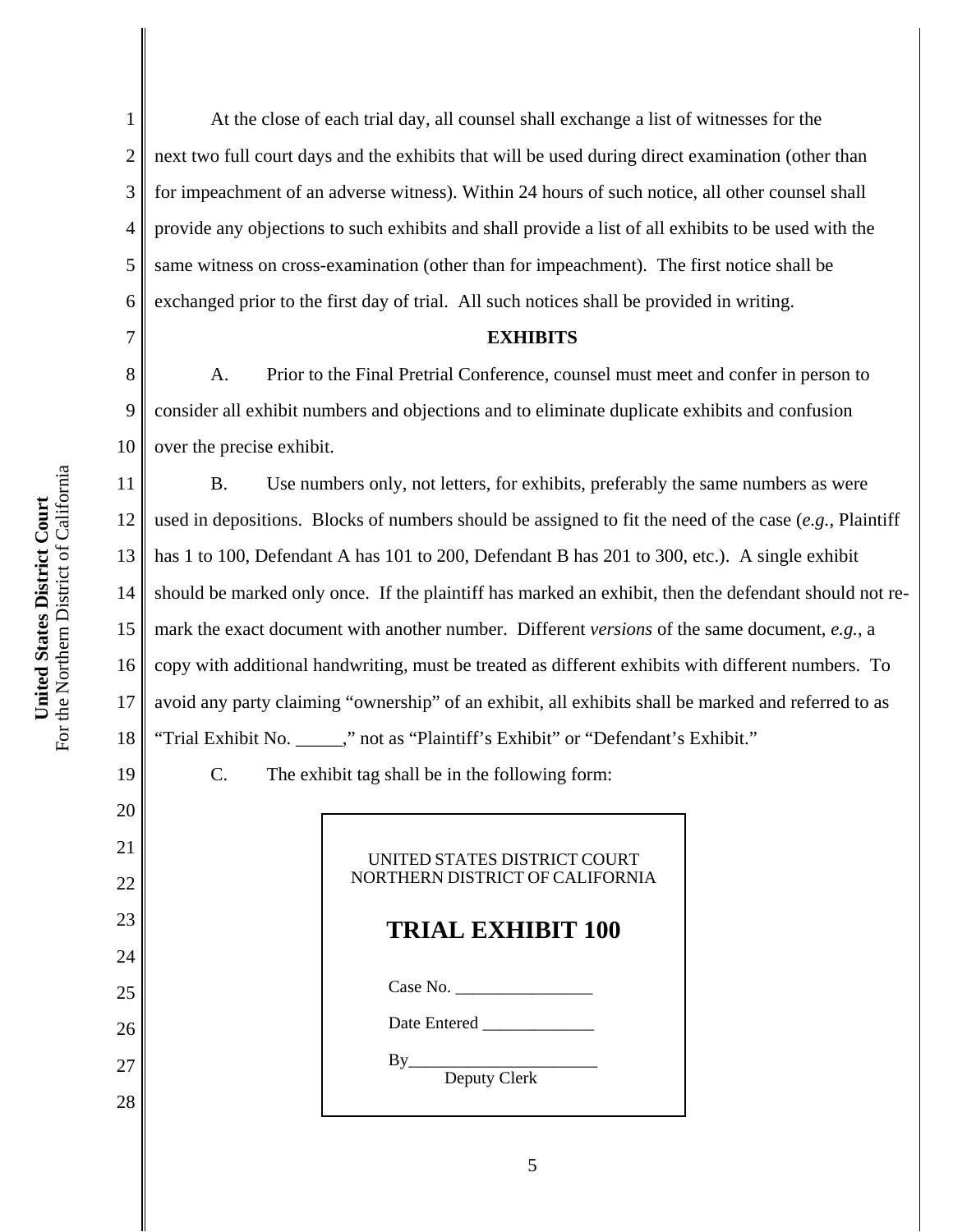2 3 4 5 6 7 8 9 Counsel preferably will make the tag up in a color that will stand out (yet still allow for photocopying), but that is not essential. Place the tag on or near the lower right-hand corner or, if a photograph, on the back. Counsel should fill in the tag but leave the last two spaces blank. The parties must jointly prepare a *single* set of all trial exhibits that will be the official record set to be used with the witnesses and on appeal. Each exhibit must be tagged, three-hole-punched, separated with a label divider identifying the exhibit number, and placed in 3-ring binders. Spine labels should indicate the numbers of the exhibits that are in the binders. Each set of exhibit binders should be marked as "Original." Deposit the exhibits with the deputy clerk seven (7) days before the Pretrial Conference.

10 11 12 D. Counsel must consult with each other and with the deputy clerk at the end of each trial day and compare notes as to which exhibits are in evidence and any limitations thereon. If there are any differences, counsel should bring them promptly to the Court's attention.

13 14 15 16 17 E. In addition to the official record exhibits, a *single*, *joint* set of bench binders containing a copy of the exhibits must be provided to the Court seven (7) days before the Pretrial Conference, and should be marked as "Chambers Copies." Each exhibit must be separated with a label divider identifying the exhibit number. (An exhibit tag is unnecessary for the bench set.) Spine labels should indicate the numbers of the exhibits that are in the binders.

18 19 F. Before the closing arguments, counsel must confer with the deputy clerk to make sure the exhibits in evidence are in good order.

20 21 22 23 G. Exhibit notebooks for the jury will not be permitted without prior permission from the Court. Publication must be by poster blow-up, overhead projection, or such other method as is allowed in the circumstances. It is permissible to highlight, circle or underscore in the enlargements as long as it is clear that it was not on the original.

24

1

## **CHARGING CONFERENCE**

25 26 27 28 As the trial progresses and the evidence is heard, the Court will fashion a comprehensive set of jury instructions to cover all issues actually being tried. Prior to the close of the evidence, the Court will provide a draft final charge to the parties. After a reasonable period for review, one or more charging conferences will be held at which each party may object to any passage, ask for